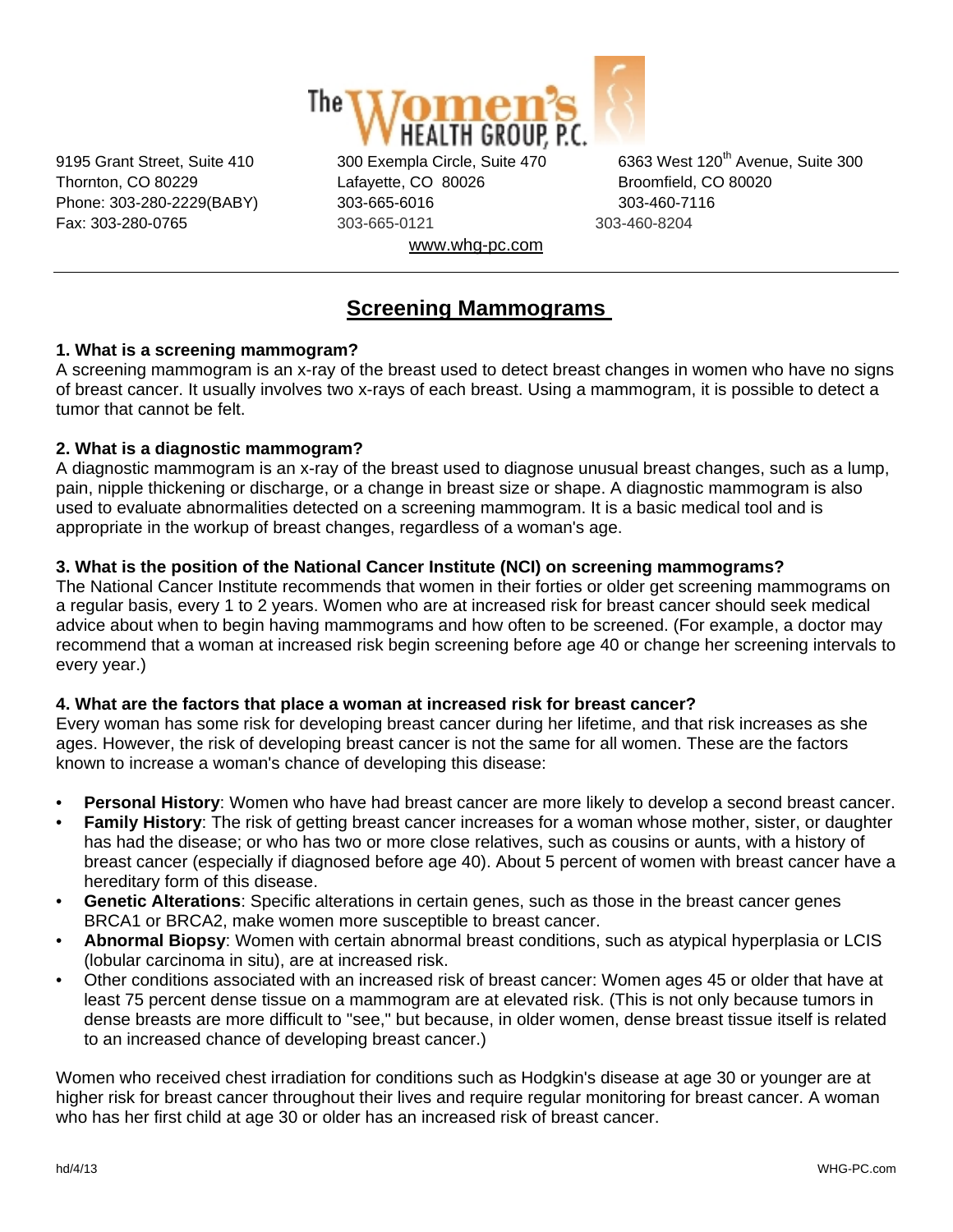Recent evidence suggests that menopausal women who have long-term exposure (greater than 10 years) to hormone replacement therapy (HRT) may have a slightly increased risk of breast cancer.

## **5. What are the chances that a woman in the United States might get breast cancer?**

Age is the most important factor in the risk for breast cancer. The older a woman is, the greater her chance of getting breast cancer. No woman should consider herself too old to need regular screening mammograms. A woman's chance. . .

 •by age 30. . . 1 out of 2,525 •by age 40. . . 1 out of 217  $\bullet$ by age 50.  $\ldots$  1 out of 50 •by age 60. . . 1 out of 24 •by age 70. . . 1 out of 14 •by age 80. . . 1 out of 10

(Source: NCI's Surveillance, Epidemiology, and End Results Program & American Cancer Society, 1993)

About 80 percent of breast cancers occur in women over the age of 50; the number of cases is especially high for women over age 60. Breast cancer is uncommon in women under age 40.

### **6. What is the best method of detecting breast cancer as early as possible?**

A high-quality mammogram, with a clinical breast exam (an exam done by a professional health care provider), is the most effective way to detect breast cancer early when it is most treatable. Using a mammogram, it is possible to detect breast cancer that cannot be felt. However, like any test, mammograms have both benefits and limitations. When a woman examines her own breasts, it is called breast self-exam (BSE). Studies so far have not shown that BSE alone reduces the numbers of deaths from breast cancer. Therefore, it should not be used in place of clinical breast exam and mammography.

#### **7. What are the benefits of screening mammograms?**

- Saved lives: Several studies have shown that regular screening mammograms can help to decrease the chance of dying from breast cancer. The benefits of regular screening are greater for women over age 50. For women in there forties, there is recent evidence that having mammograms on a regular basis reduces their chances of dying from breast cancer by about 17 percent. For women between the ages of 50 and 69, there is strong evidence that screening with mammography on a regular basisreduces breast cancer deaths by about 30 percent.
- Estimates show that if 10,000 women age 40 were screened every year for 10 years, about four lives would be saved. In comparison, regular screening of 10,000 women age 50 would save about 37 lives.
- More treatment options: In some cases, finding a breast tumor early may mean that a woman can choose surgery that saves her breast. Also, a woman whose breast tumor is detected in its early stages may not have to undergo chemotherapy.

#### **8. What are some of the limitations of screening mammograms?**

- Detection does not always mean saving lives: Even though mammography can detect most tumors that are 5 millimeters in size, (5 millimeters is about 1/4 inch) and some as small as 1 millimeter, finding a small tumor does not always mean that a woman's life will be saved. Mammography may not help a woman with a fast-growing or aggressive cancer that has already spread to other parts of her body before being detected.
- False Negatives: False negatives occur when mammograms appear normal even though breast cancer is actually present. False negatives are more common in younger women than in older women. The dense breasts of younger women contain many glands and ligaments, which make breast cancers more difficult to spot in mammograms. As women age, breast tissues become more fatty and breast cancers are more easily "seen" by screening mammograms. Screening mammograms miss up to 25 percent of breast cancers in women in there forties compared with about 10 percent of cancers for older women.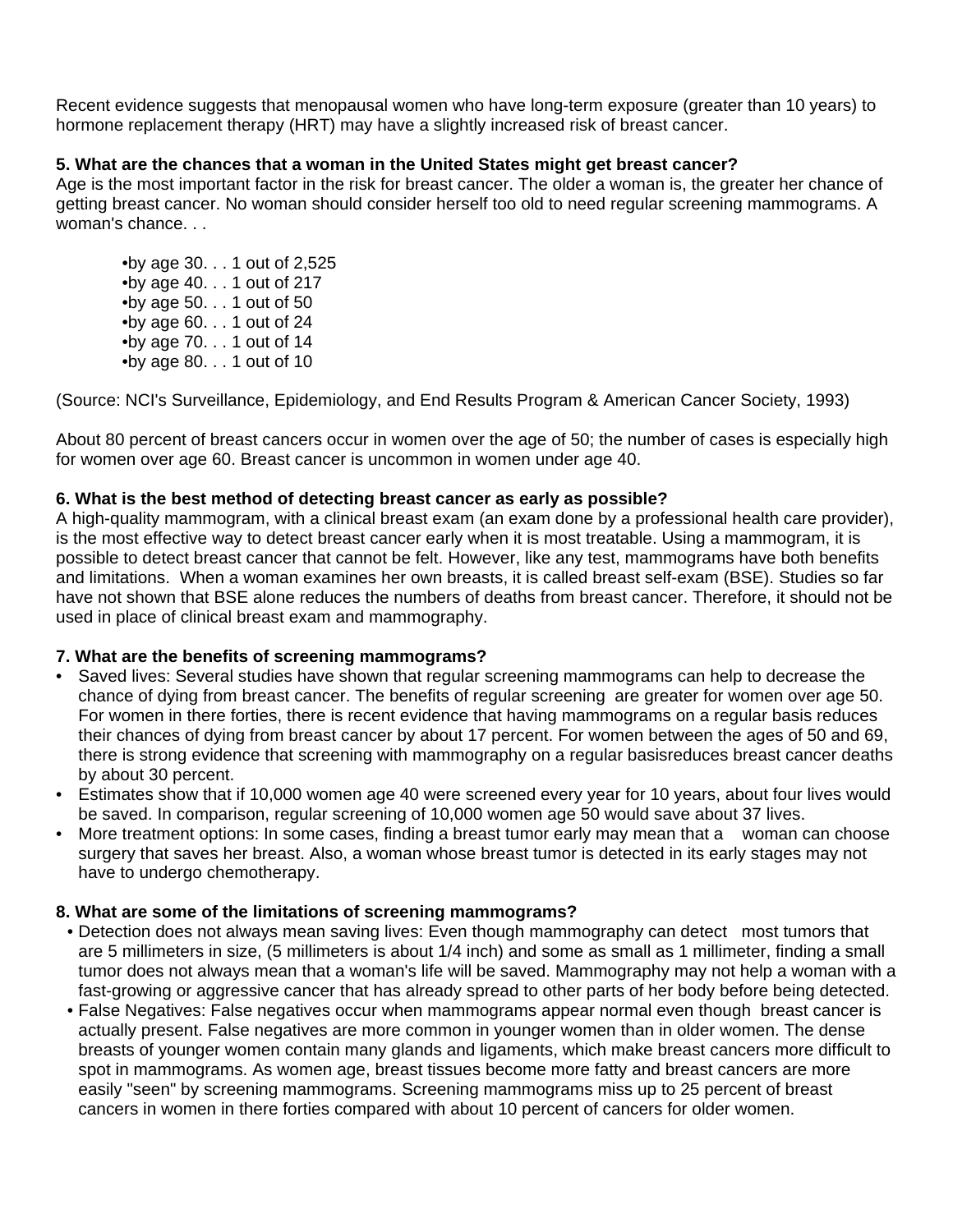

Thornton, CO 80229 Lafayette, CO 80026 Broomfield, CO 80020 Phone: 303-280-2229(BABY) 303-665-6016 303-460-7116 Fax: 303-280-0765 303-665-0121 303-460-8204 www.whg-pc.com

9195 Grant Street, Suite 410 300 Exempla Circle, Suite 470 6363 West 120<sup>th</sup> Avenue, Suite 300

- False Positives: False positives occur when mammograms are read as abnormal, but no cancer is actually present. For women at all ages, between 5 percent and 10 percent of mammograms are abnormal and are followed up with additional testing (a diagnostic mammogram, fine needle aspirate, ultrasound, or biopsy). Most abnormalities will turn out not to be cancer. False positives are more common in younger women than older women. About 97 percent of women ages 40 to 49 who have abnormal mammograms turn out not to have cancer, as compared with about 86 percent for women age 50 and older. But all women have to undergo followupprocedures when they have an abnormal mammogram.
- DCIS: Over the past 30 years, improvements in mammography have resulted in an ability to detect a higher number of small tissue abnormalities called ductal carcinomas in situ (DCIS), abnormal cells confined to the milk ducts of the breast. Some of these can eventually go on to become actual cancers, but many do not. Because it is not possible to predict which ones will progress to invasive cancer, DCIS is commonly removed surgically; some are treated with mastectomy, some with breast-sparing surgery. There is disagreement among experts about the extent of surgery necessary for DCIS. Younger women have a higher proportion of DCIS than older women. Approximately 45 percent of breast cancers detected by screening mammograms in women ages 40 to 49 are DCIS compared with about 20 to 30 percent of those detected in women age 50 and older.

# **9. How much does a mammogram cost?**

Most screening mammograms cost between \$50 and \$150. Most states now have laws requiring health insurance companies to reimburse all or part of the cost of screening mammograms. Details can be provided by insurance companies and health care providers. Currently, Medicare pays for part of the cost of one screening mammogram every 2 years for women who are eligible for Medicare benefits. On January 1, 1998, this coverage will increase to one screening mammogram every year.

Information on coverage is available through the Medicare Hotline at 1-800-638-6833.

Some state and local health programs and employers provide mammograms free or at low cost. Information on low-cost or free mammography screening programs is available through the NCI's Cancer Information Service at 1-800-4-CANCER.

#### **10. Where can a woman get a high quality mammogram?**

Women can get high quality mammograms in breast clinics, radiology departments of hospitals, mobile vans, private radiology offices, and doctors' offices. Through the Mammography Quality Standards Act, all mammography facilities are required to display certification by the Food and Drug Administration (FDA). To be certified, facilities must meet standards for the equipment they use, the people who work there, and the records they keep. Women should go to an FDA-certified facility and look for the certificate and expiration date. Women can ask their doctors or staff at the mammography facility about FDA-certification before making an appointment. Information about local FDA-certified mammography facilities is available through NCI's Cancer Information Service at 1-800-4-CANCER.

#### **11. What technologies are under development for breast cancer screening?**

hd/4/13 WHG-PC.com The NCI is supporting the development of several new technologies to detect breast tumors. This research ranges from technologies under development in research labs to those that have reached the stage of testing in humans, known as clinical trials. Efforts to improve conventional mammography include digital mammography, where computers assist in the interpretation of the x-rays. Other studies are aimed at